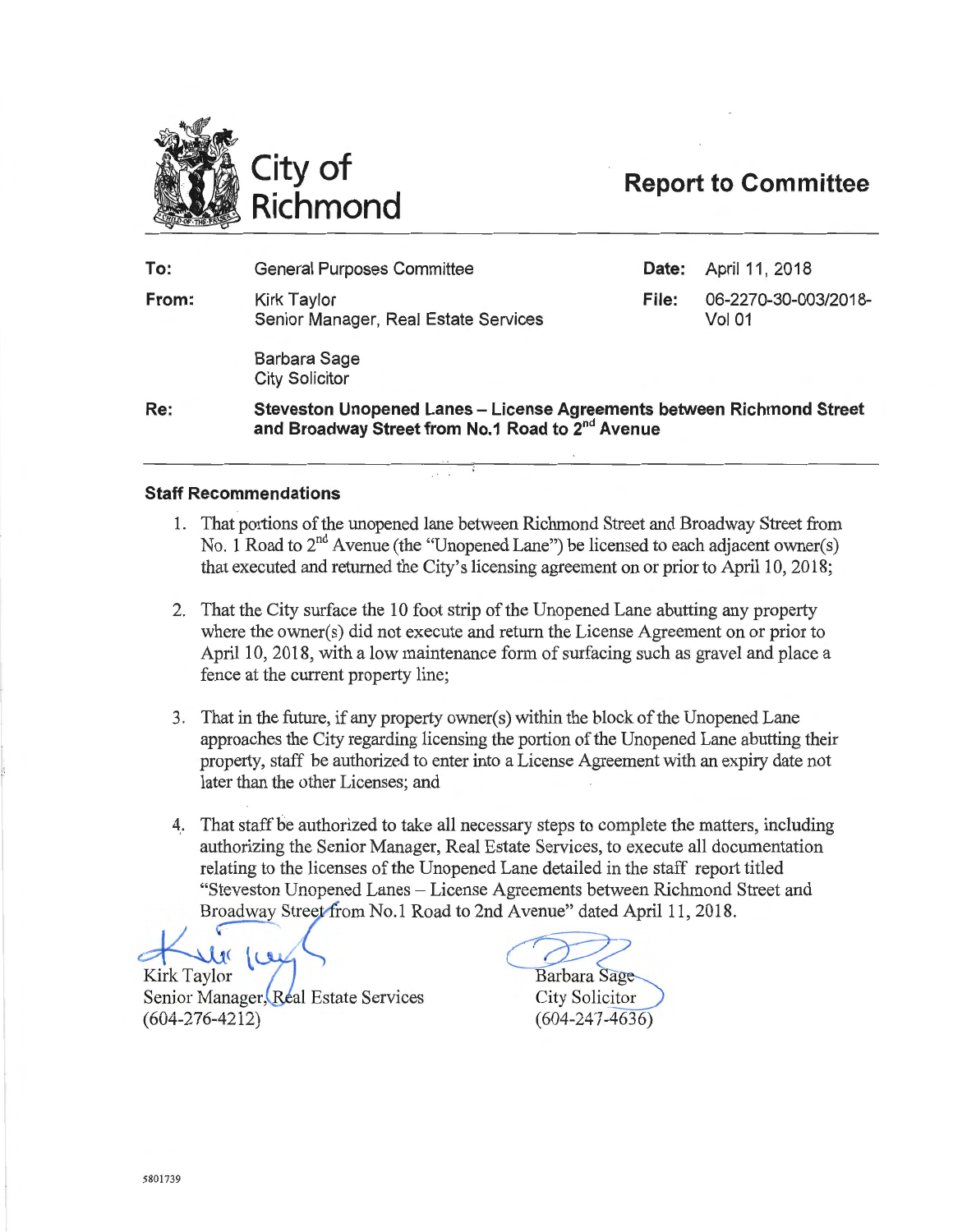| <b>REPORT CONCURRENCE</b>                                              |                              |                                       |
|------------------------------------------------------------------------|------------------------------|---------------------------------------|
| <b>ROUTED TO:</b><br><b>Finance Department</b><br>Engineering          | <b>CONCURRENCE</b><br>☑<br>⊠ | <b>CONCURRENCE OF GENERAL MANAGER</b> |
| <b>REVIEWED BY STAFF REPORT /</b><br><b>AGENDA REVIEW SUBCOMMITTEE</b> | <b>INITIALS:</b>             | <b>APPROVED BY CAO</b>                |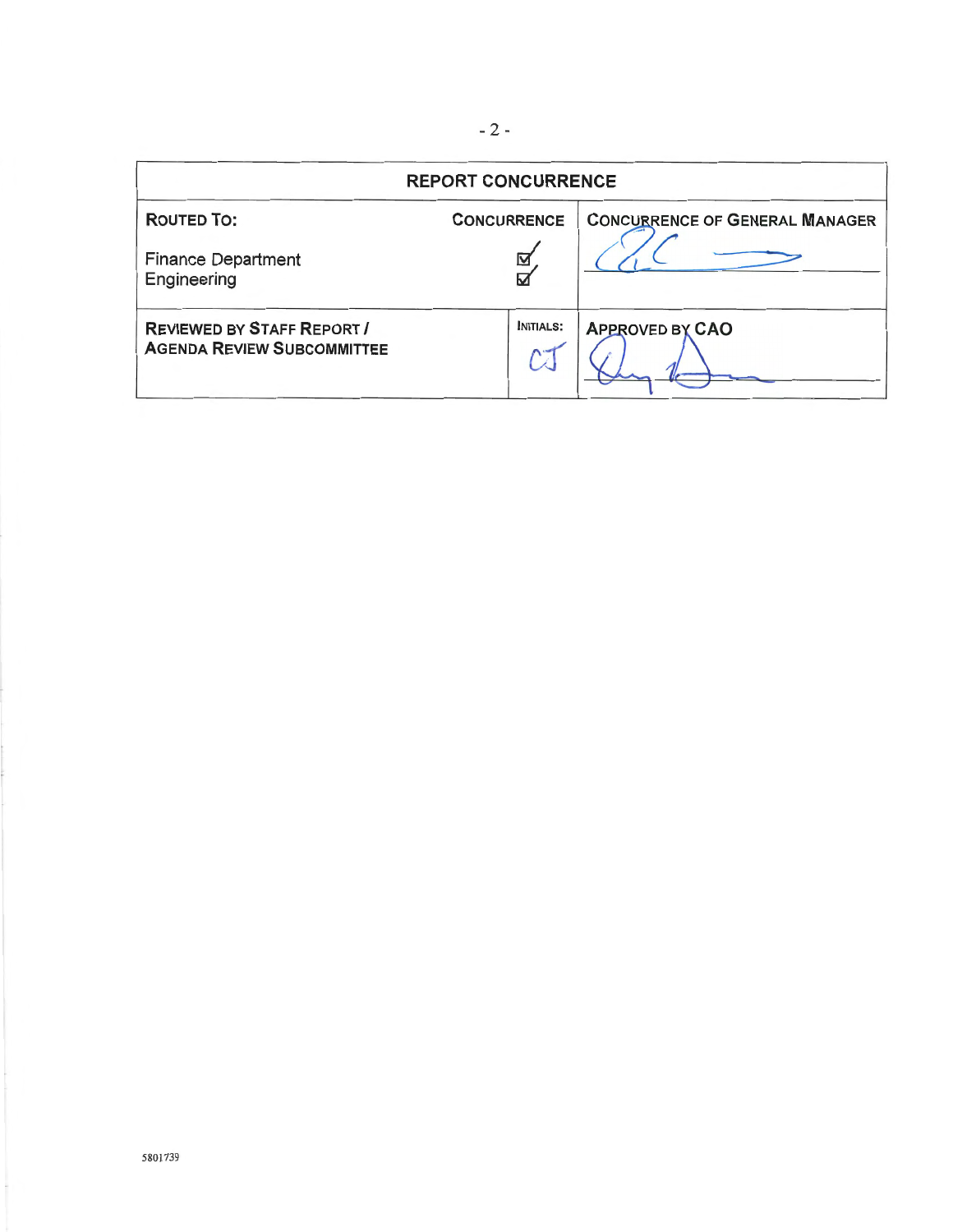# - 3-

#### **Staff Report**

#### **Origin**

This report supports Council's 2014-2018 Term Goal #3 A Well-Planned Community:

*Adhere to effective planning and growth management practices to maintain and enhance the livability, sustainability and desirability of our City and its neighbourhoods, and to ensure the results match the intentions of our policies and bylaws.* 

At the February 26, 2018 Council Meeting, Council reviewed the results of the public consultation on lane standards and adopted the following:

*That Option 5, putting fences back up evenly between neighbors, as described in the staff report titled, "Results from Public Consultation on Lane Standards," dated February 5, 2018, from the Director, Engineering, be approved, subject to conditions in a licensing agreement including:* 

- *(1) that the property cannot be claimed by the residents;*
- *(2) that no permanent structures or large trees be permitted on the land;*
- *(3) that there be no increase to Floor Area Ratio (FAR);*
- *(4) that any agreement is reviewable by the City at any time; and*
- *(5) that 100% of the residents must commit to the arrangement.*

This Report provides an update on the matter.

#### **Analysis**

#### Licensing Agreements

All residents owning property abutting the Unopened Lane received a hand or alternative delivery of a Licensing Agreement (the "Agreements") for the portion of the Unopened Lane adjacent to their property commencing on March 7, 2018. As per Council's resolution, a specific time line was required so that staff could secure the necessary Agreements which are required prior to any physical project work commencing. Residents were required to have the Agreements executed and returned back to the City on or before April 10, 2018.

There are thirty three (33) residents in the block whom are affected by these Agreements and not all Agreements were received back executed.

As 1 00% of the residents have not committed to the licensing arrangement, staff recommend the following be brought forward for further Council consideration: